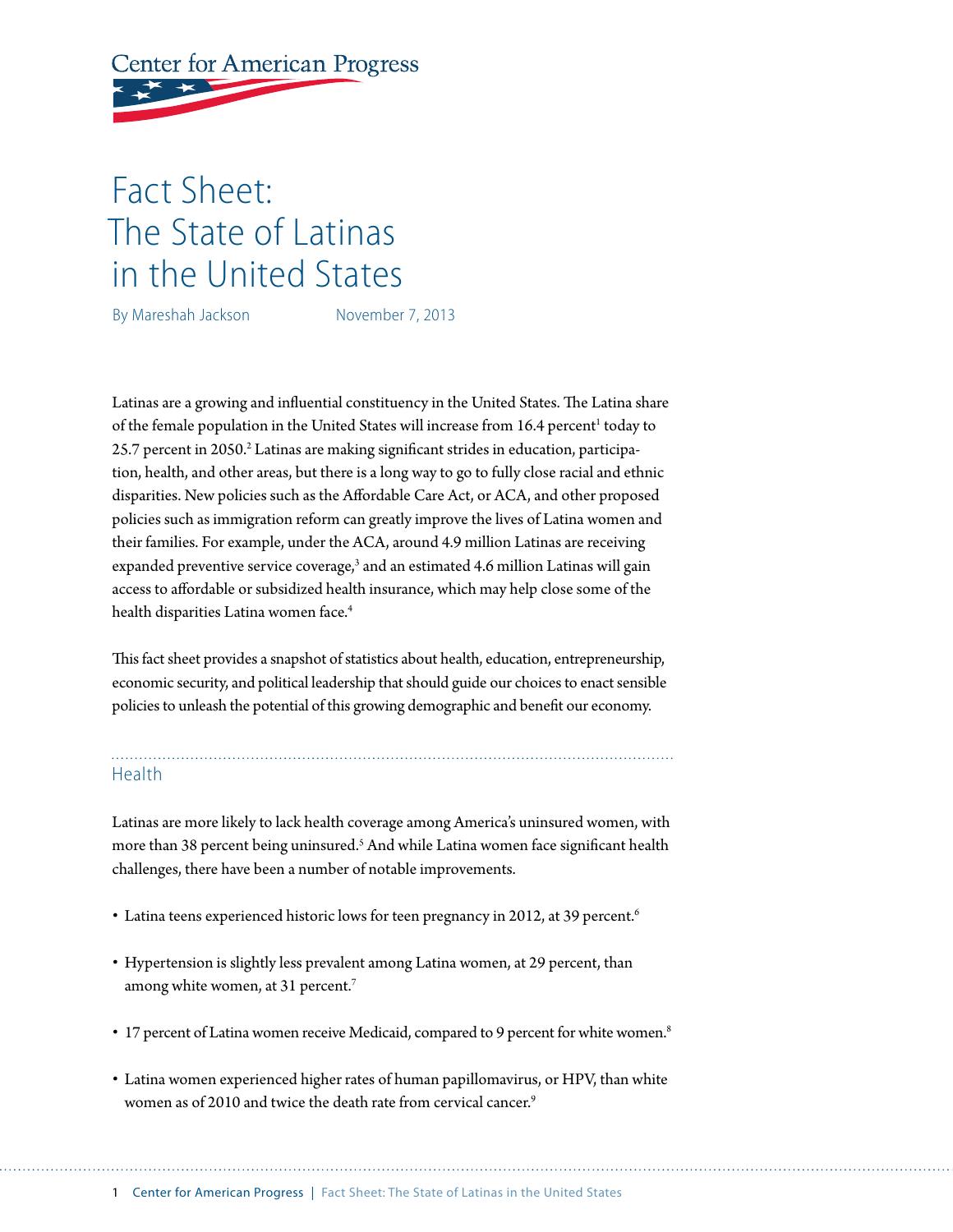- Latina women represent 17 percent of new AIDS diagnoses among women.<sup>10</sup>
- Latina women experience unintended pregnancy at twice the rate experienced by white women. $11$
- Latinas are 17 times more likely to die from diabetes than non-Hispanic white women. Latinas also have higher rates of gestational diabetes, which puts them at greater risk for type 2 diabetes later in life.12
- Latinas have higher rates of lupus than non-Hispanic white women.<sup>13</sup>

### Educational attainment

The level of educational attainment for Latinas has risen in the past few years, yet it still sits at a level significantly lower than that of white women.<sup>14</sup>

- College graduation rates for Latinas have increased faster than any other group of women<sup>15</sup>
- Graduation rates for Latinas were at 31.3 percent in 2008, still significantly lower than graduation rates for white women, at 45.8 percent.<sup>16</sup>
- Latinas hold only 7.4 percent of the degrees earned by women, though they constituted 16 percent of the female population in 2012.<sup>17</sup>
- Only 3 percent of Latina women are represented in science, technology, engineering, and mathematics, or STEM, fields,<sup>18</sup> while women in total make up 24 percent of the STEM workforce.19
- Latina women represented 49 percent of all Latinos who matriculated into medical school in 2004. From 1980 to 2004, the number of Latina medical school graduates per year jumped from 93 to 485.<sup>20</sup>

### Entrepreneurship

Latinas are underrepresented as business owners, especially among the Fortune 500 companies. However, ownership among Latina entrepreneurs has grown immensely over the past 15 years.

• As of 2013, Latinas owned about 1 out of every 10 women-owned businesses.<sup>21</sup>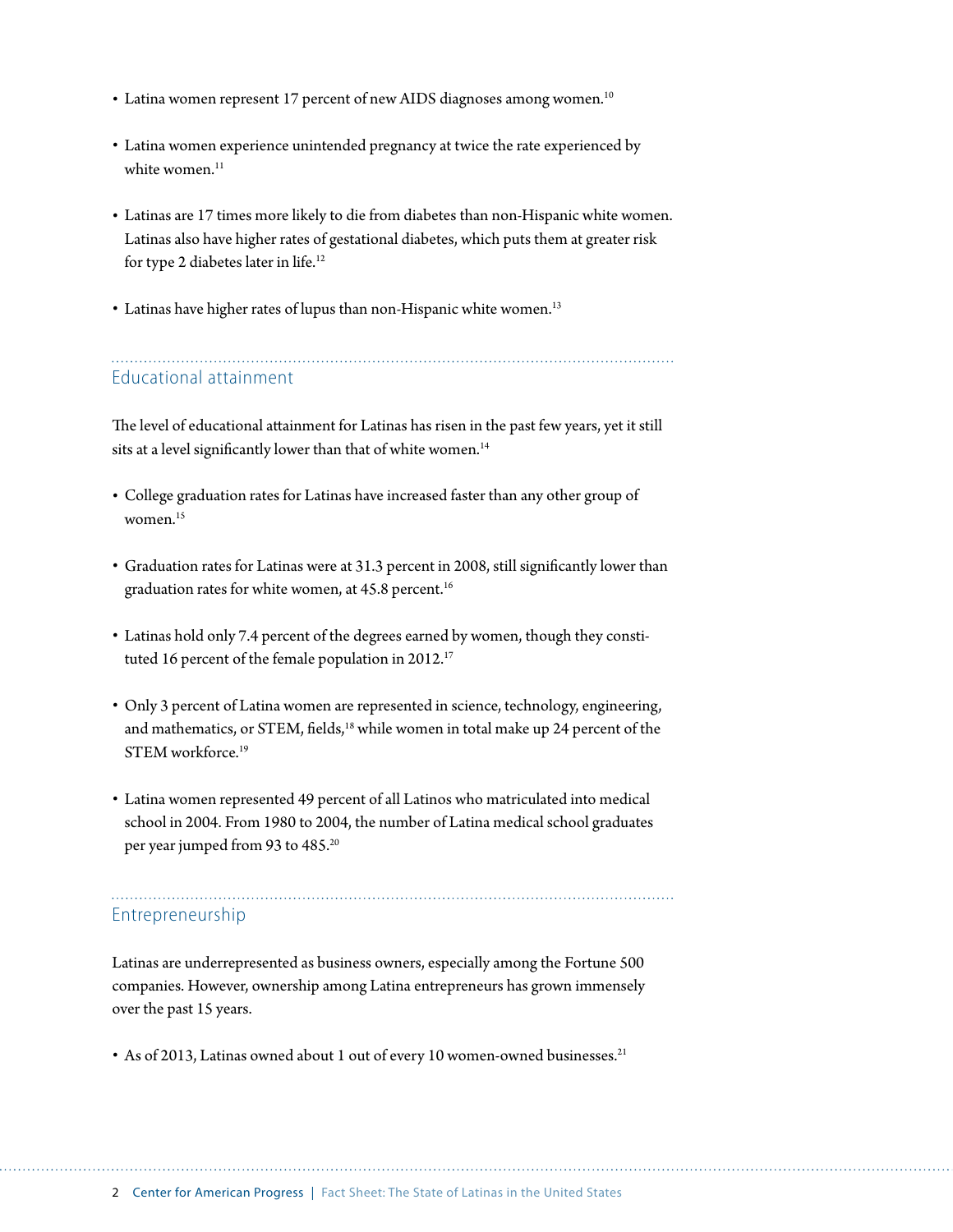- In 2012, data showed that the receipts of Latina-owned businesses totaled \$65.7 billion; this is an increase of 180 percent from 1997 to 2013.<sup>22</sup>
- In 2011, 788,000 Latinas ran their own businesses—a 46 percent increase over five years. In comparison, female business owners as a whole only experienced a 20 percent increase over the same period.<sup>23</sup>
- The increase in revenue has been even greater, with Latina-owned businesses earning 57 percent more from 2002 to 2007, when compared with a mere 5 percent increase among all women's businesses over the same period. Revenue for Latina-owned businesses grows at about 9.5 percent per year.<sup>24</sup>
- Latina women own 36 percent of all companies owned by minority women in America.<sup>25</sup>
- Latina-owned businesses are concentrated in the industries of health care at 20 percent, administrative services at 18 percent, retail at 10 percent, professional at 9 percent, and real estate at 6 percent.<sup>26</sup>

#### Economic security

Latina women make disproportionately less than their male and non-Hispanic white counterparts. These disparities are leaving a growing portion of our population more vulnerable to poverty and its implications.

- Latina women make 55 cents to the dollar when compared to white, non-Hispanic males. In comparison, white women make 78.1 cents to the same dollar.<sup>27</sup>
- Latina women make 88 percent of their male counterparts' annual full-time earnings.<sup>28</sup>
- Latina women earn \$549 per week, compared with white women's median earnings of \$718.29
- 32.2 percent of Latina women work in the service sector, compared with only 20 percent of white women,<sup>30</sup> and service workers are almost 20 percent less likely to have either paid sick leave or retirement benefits.<sup>31</sup>
- According to a 2010 study, the median household wealth of single Latina women is \$120, compared with single white women's median household wealth of \$41,500.<sup>32</sup> Latina women with children have zero median wealth.<sup>33</sup>
- From 2007 to 2012, the share of Latina women earning at or below minimum wage more than tripled.34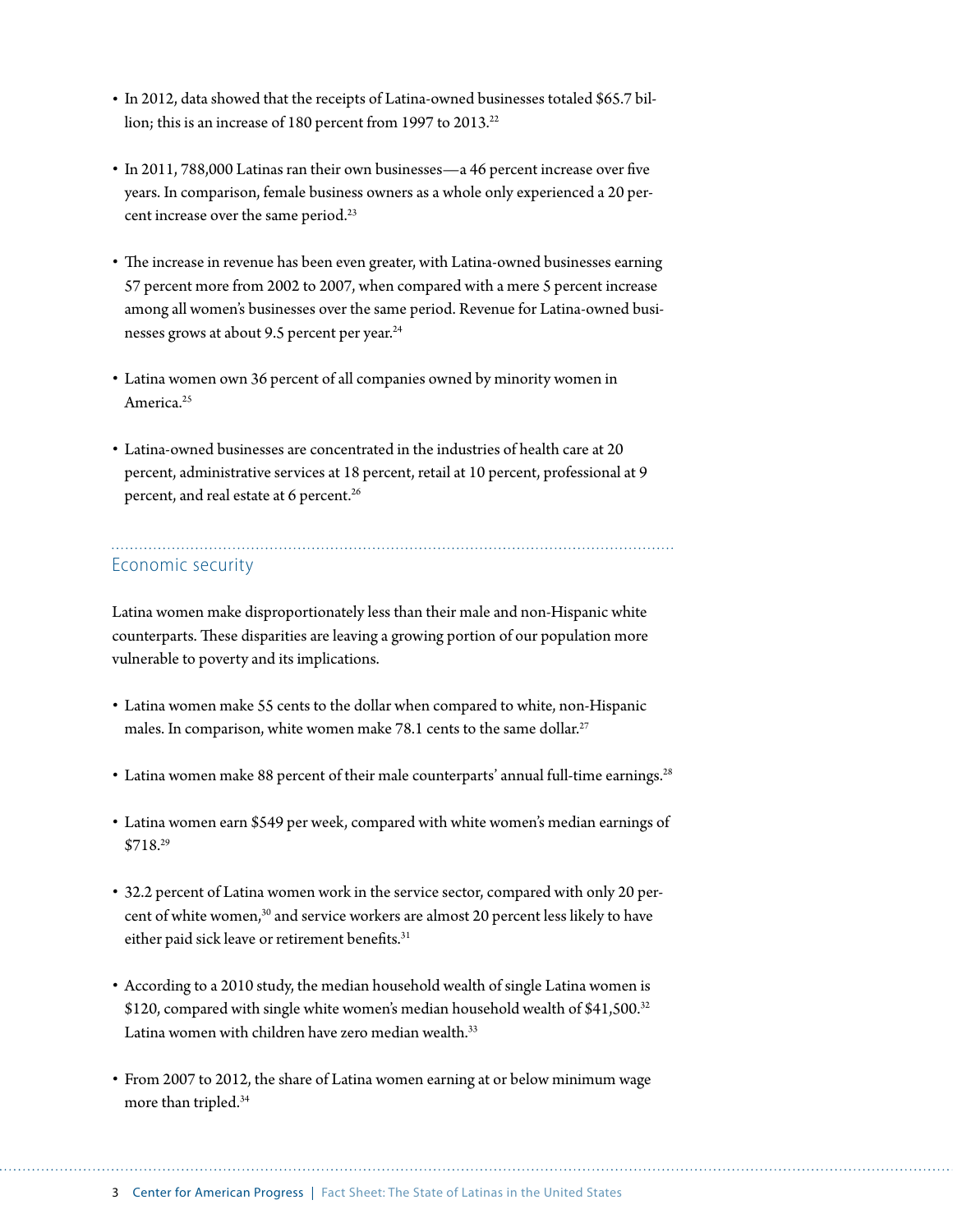- The number of working-poor Latina women is more than double that of white women, at 13.58 percent, compared with 6.69 percent.<sup>35</sup>
- Poverty rates for Latina women, at 27.9 percent, are close to triple those of white women, at 10.8 percent.<sup>36</sup>
- In 2012, the poverty rate for Latina women overall was 27.9 percent, compared with the rate for non-Hispanic white women at 10.8 percent.<sup>37</sup>
- In Latina households, about 4 in 10 working wives were the primary breadwinners for their families, according to a 2010 CAP report. This doubles the rate from 1975.<sup>38</sup>
- Latina women are 69 percent more likely to be incarcerated than white women, according to a 2007 report.<sup>39</sup> In 2011, the American Civil Liberties Union asserted that incarceration particularly affects Latinas and black women as they are often the primary caregivers for their children and are also disproportionately victimized.<sup>40</sup>
- Latinas saw a 14 percent increase in labor-force participation from 1970 to 2007, a notable rise  $41$

### Political leadership

While Latinas have a rich history of leadership in their communities, they are underrepresented in all levels of government.

- Today, only 9 of the 98 women in Congress are Latina; all serve in the House of Representatives.<sup>42</sup> Five of those nine women represent California.<sup>43</sup>
- Only one Latina has ever served as mayor of one of the nation's 100 largest cities.<sup>44</sup>
- From 1996 to 2010, the number of Latina elected officials increased by 105 percent.<sup>45</sup>
- In 2010, there were 1,858 Latina elected officials.<sup>46</sup>
- Latinas comprised 32.9 percent of all Latino state senators in 2010; women as a whole only represented 22 percent of state senate seats.<sup>47</sup>
- Of 1,789 female state legislators, 62 are Latina. Latinas in this position represent 22 states $48$
- Of the 73 women serving in statewide elective executive offices, six are Latina.<sup>49</sup> Five of those six represent New Mexico.<sup>50</sup>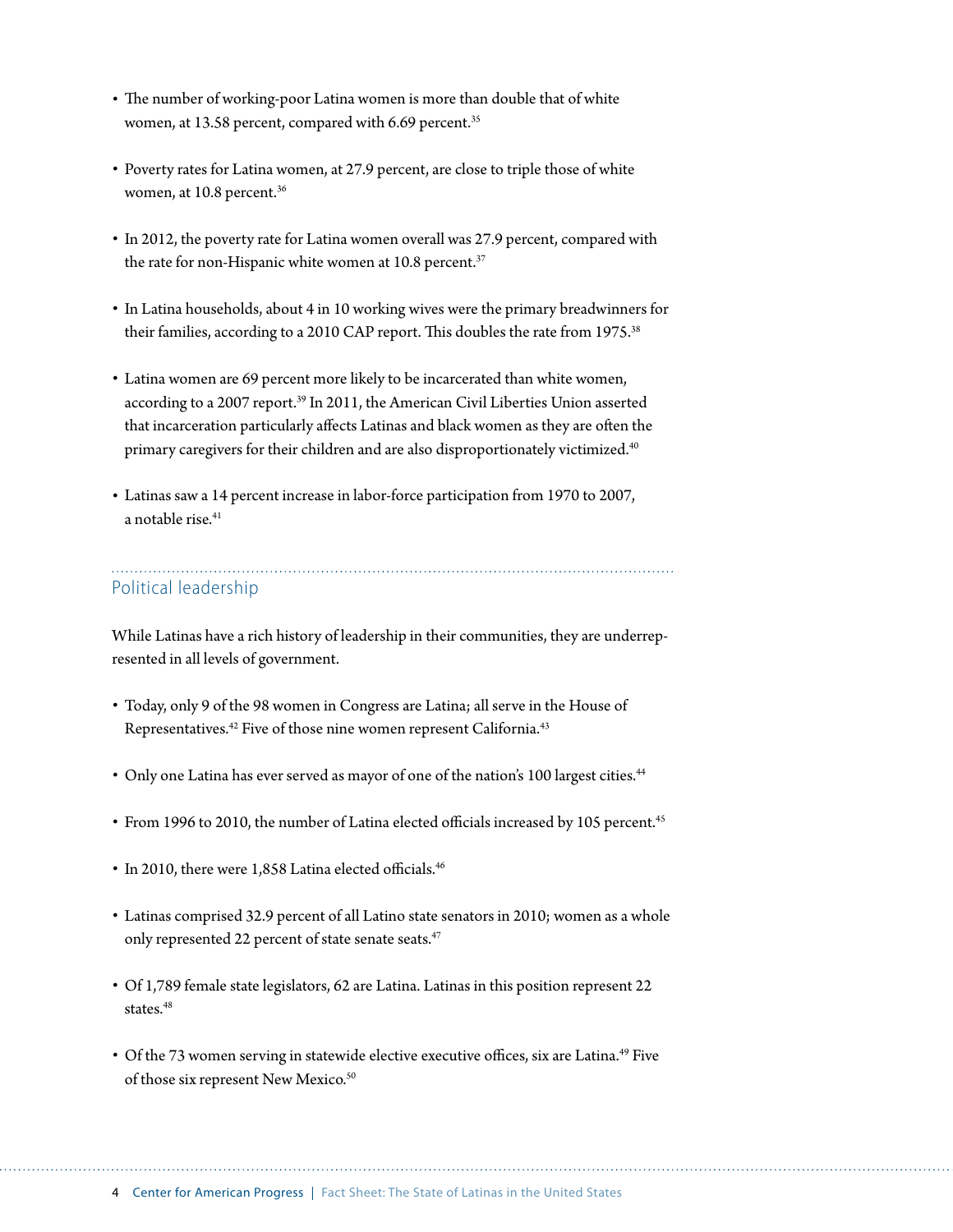#### Endnotes

- 1 Author's calculations based on U.S. Census Bureau, "2012 American Community Survey 1-Year Estimates: SEX BY AGE (HISPANIC OR LATINO)," available at [http://factfinder2.](http://factfinder2.census.gov/faces/tableservices/jsf/pages/productview.xhtml?pid=ACS_12_1YR_B01001I&prodType=table) [census.gov/faces/tableservices/jsf/pages/productview.](http://factfinder2.census.gov/faces/tableservices/jsf/pages/productview.xhtml?pid=ACS_12_1YR_B01001I&prodType=table) [xhtml?pid=ACS\\_12\\_1YR\\_B01001I&prodType=table](http://factfinder2.census.gov/faces/tableservices/jsf/pages/productview.xhtml?pid=ACS_12_1YR_B01001I&prodType=table) (last accessed October 2013); and U.S. Census Bureau, "2012 American Community Survey 1-Year Estimates: ACS DEMO-GRAPHIC AND HOUSING ESTIMATES," available at [http://](http://factfinder2.census.gov/faces/tableservices/jsf/pages/productview.xhtml?pid=ACS_12_1YR_DP05&prodType=table) [factfinder2.census.gov/faces/tableservices/jsf/pages/pro](http://factfinder2.census.gov/faces/tableservices/jsf/pages/productview.xhtml?pid=ACS_12_1YR_DP05&prodType=table)[ductview.xhtml?pid=ACS\\_12\\_1YR\\_DP05&prodType=table](http://factfinder2.census.gov/faces/tableservices/jsf/pages/productview.xhtml?pid=ACS_12_1YR_DP05&prodType=table) (last accessed October 2013). Data reflect annual averages.
- 2 U.S. Census Bureau, "Projections of the Population by Sex, Race, and Hispanic Origin for the United States: 2015 to 2060," available at [http://www.census.gov/population/](http://www.census.gov/population/projections/data/national/2012/summarytables.html) [projections/data/national/2012/summarytables.html](http://www.census.gov/population/projections/data/national/2012/summarytables.html) (last accessed October 2013).
- 3 U.S. Department of Health and Human Services, "The Affordable Care Act and African Americans," September 30, 2013, available at [http://www.hhs.gov/healthcare/facts/](http://www.hhs.gov/healthcare/facts/factsheets/index.html) [factsheets/index.html;](http://www.hhs.gov/healthcare/facts/factsheets/index.html) U.S. Department of Health and Human Services, "The Affordable Care Act and Latinos," September 30, 2013, available at [http://www.hhs.gov/](http://www.hhs.gov/healthcare/facts/factsheets/index.html) [healthcare/facts/factsheets/index.html;](http://www.hhs.gov/healthcare/facts/factsheets/index.html) U.S. Department of Health and Human Services, "The Affordable Care Act and Asian Americans and Pacific Islanders," September 30, 2013, available at [http://www.hhs.gov/healthcare/facts/](http://www.hhs.gov/healthcare/facts/factsheets/index.html) [factsheets/index.html.](http://www.hhs.gov/healthcare/facts/factsheets/index.html)
- 4 Ibid.
- 5 National Partnership for Women and Families, "Why the Affordable Care Act Matters for Women: Improving Health Care for Women of Color" (2013), available at [http://www.](http://www.nationalpartnership.org/research-library/health-care/improving-health-coverage-for-women-of-color.pdf) [nationalpartnership.org/research-library/health-care/](http://www.nationalpartnership.org/research-library/health-care/improving-health-coverage-for-women-of-color.pdf) [improving-health-coverage-for-women-of-color.pdf.](http://www.nationalpartnership.org/research-library/health-care/improving-health-coverage-for-women-of-color.pdf)
- 6 Brady E. Hamilton, Joyce A. Martin, and Stephanie J. Ventura, "Births: Preliminary Data for 2012," *National Vital Statistics Report* 62 (3) (2013), available at [http://www.cdc.gov/nchs/](http://www.cdc.gov/nchs/data/nvsr/nvsr62/nvsr62_03.pdf) [data/nvsr/nvsr62/nvsr62\\_03.pdf](http://www.cdc.gov/nchs/data/nvsr/nvsr62/nvsr62_03.pdf).
- 7 National Institute of Health Office of Research on Women's Health, "Women of Color Health Information Collection: Cardiovascular Disease" (2012), available at [http://orwh.](http://orwh.od.nih.gov/resources/policyreports/pdf/ORWH-HIC-Cardiovascular-Disease.pdf) [od.nih.gov/resources/policyreports/pdf/ORWH-HIC-Cardio](http://orwh.od.nih.gov/resources/policyreports/pdf/ORWH-HIC-Cardiovascular-Disease.pdf)[vascular-Disease.pdf](http://orwh.od.nih.gov/resources/policyreports/pdf/ORWH-HIC-Cardiovascular-Disease.pdf).
- 8 Kaiser Family Foundation, "Women of Color More Likely to be Uninsured or Covered by Medicaid," available at [http://](http://kff.org/womens-health-policy/slide/women-of-color-more-likely-to-be-uninsured-or-covered-by-medicaid) [kff.org/womens-health-policy/slide/women-of-color](http://kff.org/womens-health-policy/slide/women-of-color-more-likely-to-be-uninsured-or-covered-by-medicaid)[more-likely-to-be-uninsured-or-covered-by-medicaid](http://kff.org/womens-health-policy/slide/women-of-color-more-likely-to-be-uninsured-or-covered-by-medicaid) (last accessed October 2013).
- 9 Jessica Arons, "Separate and Unequal: The Hyde Amendment and Women of Color" (Washington: Center for American Progress, 2010), available at [http://www.ameri](http://www.americanprogress.org/wp-content/uploads/issues/2010/12/pdf/hyde_amendment.pdf)[canprogress.org/wp-content/uploads/issues/2010/12/pdf/](http://www.americanprogress.org/wp-content/uploads/issues/2010/12/pdf/hyde_amendment.pdf) [hyde\\_amendment.pdf.](http://www.americanprogress.org/wp-content/uploads/issues/2010/12/pdf/hyde_amendment.pdf)
- 10 Ibid.
- 11 Susan A. Cohen, "Abortion and Women of Color: The Big Picture," *Guttmacher Policy Review* 11 (3) (2008), available at [http://www.guttmacher.org/pubs/gpr/11/3/gpr110302.](http://www.guttmacher.org/pubs/gpr/11/3/gpr110302.html) [html;](http://www.guttmacher.org/pubs/gpr/11/3/gpr110302.html) Abigail Ridley-Kerr and Rachel Wilf, "The Top 10 Benefits Women of Color Are Seeing Under Obamacare," Center for American Progress, May 2, 2012, available at [http://www.](http://www.americanprogress.org/issues/race/news/2012/05/02/11570/the-top-10-benefits-women-of-color-are-seeing-under-obamacare) [americanprogress.org/issues/race/news/2012/05/02/11570/](http://www.americanprogress.org/issues/race/news/2012/05/02/11570/the-top-10-benefits-women-of-color-are-seeing-under-obamacare) [the-top-10-benefits-women-of-color-are-seeing-under](http://www.americanprogress.org/issues/race/news/2012/05/02/11570/the-top-10-benefits-women-of-color-are-seeing-under-obamacare)[obamacare](http://www.americanprogress.org/issues/race/news/2012/05/02/11570/the-top-10-benefits-women-of-color-are-seeing-under-obamacare).
- 12 Office on Women's Heath, "Minority Women's Health: Diabetes," available at [http://womenshealth.gov/minority-health/](http://womenshealth.gov/minority-health/latinas/diabetes.html) [latinas/diabetes.html](http://womenshealth.gov/minority-health/latinas/diabetes.html) (last accessed October 2013).
- 13 "Minority Women Health: Lupus," available at [http://women](http://womenshealth.gov/minority-health/latinas/lupus.html)[shealth.gov/minority-health/latinas/lupus.html](http://womenshealth.gov/minority-health/latinas/lupus.html).
- 14 Young M. Kim, "Minorities in Higher Education, 2011 Supplement" (Washington: American Council on Education, 2011), available at [http://diversity.ucsc.edu/resources/images/](http://diversity.ucsc.edu/resources/images/ace_report.pdf) [ace\\_report.pdf](http://diversity.ucsc.edu/resources/images/ace_report.pdf).
- 15 Author's calculations based on National Center of Education Statistics, "Table 345: Graduation rates of first-time postsecondary students who started as full-time degree/certificateseeking students, by sex, race/ethnicity, time to completion, and level and control of institution where student started: Selected cohort entry years, 1996 through 2007" (2008), available at [http://nces.ed.gov/programs/digest/d11/tables/](http://nces.ed.gov/programs/digest/d11/tables/xls/tabn345.xls) [xls/tabn345.xls](http://nces.ed.gov/programs/digest/d11/tables/xls/tabn345.xls).
- 16 Ibid.

- 18 Economics and Statistics Administration, *Education Supports Racial and Ethnic Equality in STEM* (U.S. Department of Commerce, 2011), available at [http://www.esa.doc.gov/sites/](http://www.esa.doc.gov/sites/default/files/reports/documents/educationsupportsracialandethnicequalityinstem_0.pdf) [default/files/reports/documents/educationsupportsracial](http://www.esa.doc.gov/sites/default/files/reports/documents/educationsupportsracialandethnicequalityinstem_0.pdf)[andethnicequalityinstem\\_0.pdf](http://www.esa.doc.gov/sites/default/files/reports/documents/educationsupportsracialandethnicequalityinstem_0.pdf).
- 19 Economics and Statistics Administration, *Women in STEM: A Gender Gap Innovation* (U.S. Department of Commerce, 2011), available at [http://www.esa.doc.gov/sites/default/](http://www.esa.doc.gov/sites/default/files/reports/documents/womeninstemagaptoinnovation8311.pdf) [files/reports/documents/womeninstemagaptoinnova](http://www.esa.doc.gov/sites/default/files/reports/documents/womeninstemagaptoinnovation8311.pdf)[tion8311.pdf.](http://www.esa.doc.gov/sites/default/files/reports/documents/womeninstemagaptoinnovation8311.pdf)
- 20 National Latina Institute for Reproductive Health, "Increasing the Latina/o Health Profession Pipeline" (2007), available at [http://latinainstitute.org/sites/default/files/NLIRH%20](http://latinainstitute.org/sites/default/files/NLIRH%20Policy-Rec6-%20Increasing%20the%20Latina-OCT07-FINAL.pdf) [Policy-Rec6-%20Increasing%20the%20Latina-OCT07-FINAL.](http://latinainstitute.org/sites/default/files/NLIRH%20Policy-Rec6-%20Increasing%20the%20Latina-OCT07-FINAL.pdf) [pdf](http://latinainstitute.org/sites/default/files/NLIRH%20Policy-Rec6-%20Increasing%20the%20Latina-OCT07-FINAL.pdf).
- 21 American Express OPEN, "The 2013 State of Women-Owned Business Report" (2013), available at [http://www.wom](http://www.womenable.com/userfiles/downloads/2013_State_of_Women-Owned_Businesses_Report_FINAL.pdf)[enable.com/userfiles/downloads/2013\\_State\\_of\\_Women-](http://www.womenable.com/userfiles/downloads/2013_State_of_Women-Owned_Businesses_Report_FINAL.pdf)[Owned\\_Businesses\\_Report\\_FINAL.pdf.](http://www.womenable.com/userfiles/downloads/2013_State_of_Women-Owned_Businesses_Report_FINAL.pdf)
- 22 National Women's Business Council, "Hispanic Women-Owned Business," available at [http://www.nwbc.gov/facts/](http://www.nwbc.gov/facts/hispanic-women-owned-businesses) [hispanic-women-owned-businesses](http://www.nwbc.gov/facts/hispanic-women-owned-businesses) (last accessed October 2013).
- 23 Tonya D'Andrea, "Latina Business Owners: Women's Entrepreneurship on the Rise," The San Jose Group, June 17, 2011, available at [http://thesanjosegroup.](http://thesanjosegroup.wordpress.com/2011/06/17/latina-business-owners-women%E2%80%99s-entrepreneurship-on-the-rise) [wordpress.com/2011/06/17/latina-business-owners](http://thesanjosegroup.wordpress.com/2011/06/17/latina-business-owners-women%E2%80%99s-entrepreneurship-on-the-rise)[women%E2%80%99s-entrepreneurship-on-the-rise](http://thesanjosegroup.wordpress.com/2011/06/17/latina-business-owners-women%E2%80%99s-entrepreneurship-on-the-rise).
- 24 Ibid.
- 25 Ibid.
- 26 Ibid.
- 27 National Partnership for Women and Families, "A Look at the Wage Gap for African American Women in 20 States," Press release, January 9, 2013, available at [http://](http://go.nationalpartnership.org/site/News2?page=NewsArticle&id=37371&security=2141&news_iv_ctrl=1741) [go.nationalpartnership.org/site/News2?page=NewsArticle&](http://go.nationalpartnership.org/site/News2?page=NewsArticle&id=37371&security=2141&news_iv_ctrl=1741) [id=37371&security=2141&news\\_iv\\_ctrl=1741.](http://go.nationalpartnership.org/site/News2?page=NewsArticle&id=37371&security=2141&news_iv_ctrl=1741)
- 28 American Association of University Women, "The Simple Truth about the Gender Pay Gap" (2013), available at [http://](http://www.aauw.org/research/the-simple-truth-about-the-gender-pay-gap) [www.aauw.org/research/the-simple-truth-about-the](http://www.aauw.org/research/the-simple-truth-about-the-gender-pay-gap)[gender-pay-gap.](http://www.aauw.org/research/the-simple-truth-about-the-gender-pay-gap)
- 29 Bureau of Labor Statistics, "Table 3. Median usual weekly earnings of full-time wage and salary workers by age, race, Hispanic or Latino ethnicity, and sex, second quarter 2013 averages, not seasonally adjusted," available at [http://](http://www.bls.gov/news.release/wkyeng.t03.htm) [www.bls.gov/news.release/wkyeng.t03.htm](http://www.bls.gov/news.release/wkyeng.t03.htm) (last accessed September 2013). Data are not seasonally adjusted.
- 30 Bureau of Labor Statistics, "Labor Force Statistics from the Current Population Survey: Employed persons by detailed occupation, sex, race, and Hispanic or Latino Ethnicity, 2012," available at<http://www.bls.gov/cps/cpsaat11.htm> (last accessed September 2013).

<sup>17</sup> Ibid.